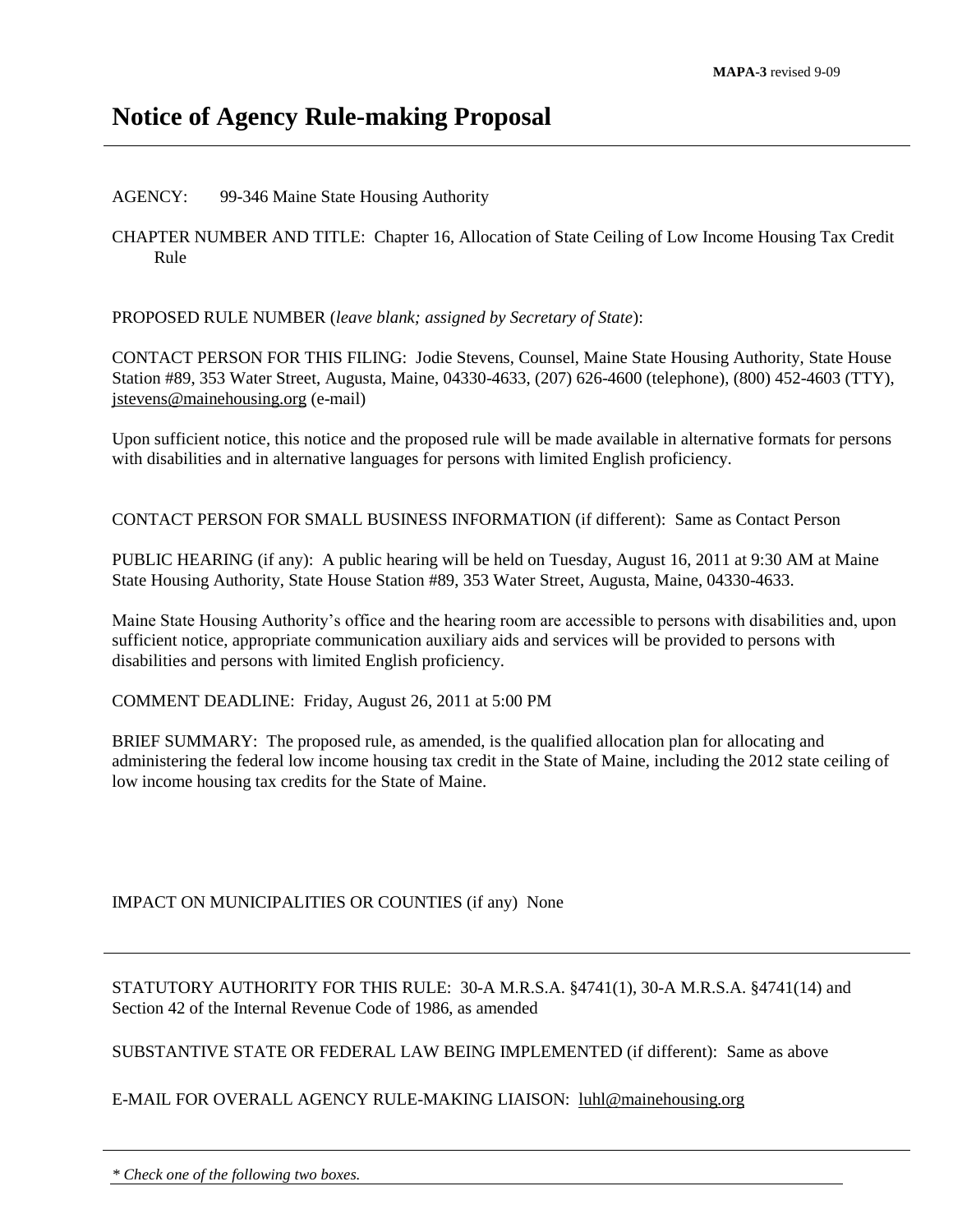*□The above summary is for use in both the newspaper and website notices.*

*x The above summary is for the newspaper notice only. A more detailed summary / basis statement is attached.*

| Please approve bottom portion of this form and assign appropriate AdvantageME number. |               |                                 |            |     |             |               |
|---------------------------------------------------------------------------------------|---------------|---------------------------------|------------|-----|-------------|---------------|
| APPROVED FOR PAYMENT                                                                  |               |                                 | DATE:      |     |             |               |
|                                                                                       |               | ( <i>authorized signature</i> ) |            |     |             |               |
| <b>FUND</b>                                                                           | <b>AGENCY</b> | ORG                             | <b>APP</b> | JOB | <b>OBJT</b> | <b>AMOUNT</b> |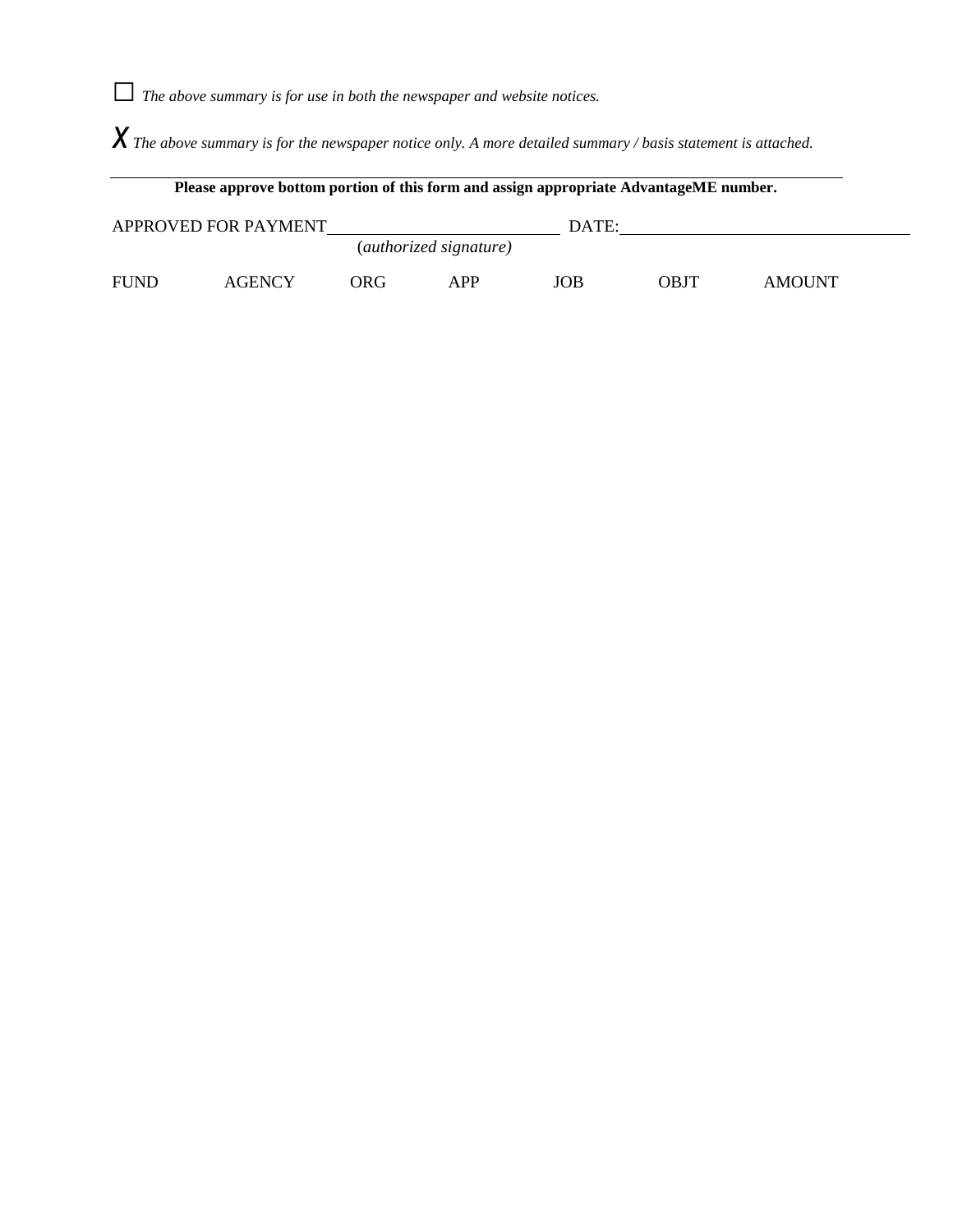# **Notice of Agency Rule-making Proposal**

DETAILED BASIS STATEMENT / SUMMARY: Maine State Housing Authority (commonly referred to as MaineHousing), the housing credit agency for the State of Maine, is required to adopt a qualified allocation plan pursuant to Section 42 of the Internal Revenue Code of 1986, as amended. The rule, as amended, is the qualified allocation plan (the "QAP") for allocating and administering federal low income housing tax credits in the State of Maine, including the 2012 state ceiling of low income housing tax credits for the State of Maine. Proposed amendments to the rule including the following.

1. The structure of the developer fee has been modified. The total developer fee will be increased to a certain percentage of acquisition and construction costs, but the developer will collect only a portion of the developer fee when the project is completed, so –called net developer fee; the rest of the fee must be deferred or loaned as a source of funding for the project. The deferred or loaned fee reduces the need for subsidy. At the same time, the modified structure maintains the benefit of the net developer fee approach implemented in 2008 to control costs by limiting what the developer can collect upfront. Because of criticism that the developer fee is too low, the amount of the net developer fee has been increased from \$15,000 per unit to \$17,500 per unit for the first 20 units and from \$12,500 to \$15,000 per unit for additional units above 20 units. The net fee is lower than the net fees allowed by other housing credit agencies so more of the total developer fee increase can be used to pay other project costs.

2. Project-based rental assistance has become the only resource available to serve persons with lower incomes in tax credit projects. The total points for new project-based rental assistance have increased and been further staggered to incent developers to secure new project-based rental assistance, at any level, to serve persons with lower incomes.

3. The former project amenities and services scoring criteria, including community space, laundry facilities, internet access and proximity to recreational activities, have become threshold requirements for all projects except existing multi-family housing projects if it is impracticable to incorporate these amenities.

4. On-call bus service will be eligible for points under the smart growth criteria, provided the service does not have eligibility criteria that exclude any residents from using the service. On-call bus services are the only form of public transportation in more rural communities.

5. The project characteristics scoring criteria have been modified to include urban infill sites and to include a specific definition of the term, "formerly developed site", which is more restrictive than the prior application of the term. Under this definition, sites with single-family homes or foundations and sites that are the undeveloped portion of an existing site with existing multi-family or other uses will no longer be eligible.

6. The families with children housing scoring criteria have been clarified. Projects are required to pledge only half of the total units as two or more bedrooms, 20% of which must be three or more bedroom units, to qualify under the criteria. As previously worded, certain projects, depending on the total number of units in the project, had to pledge more than half of the units in order to qualify.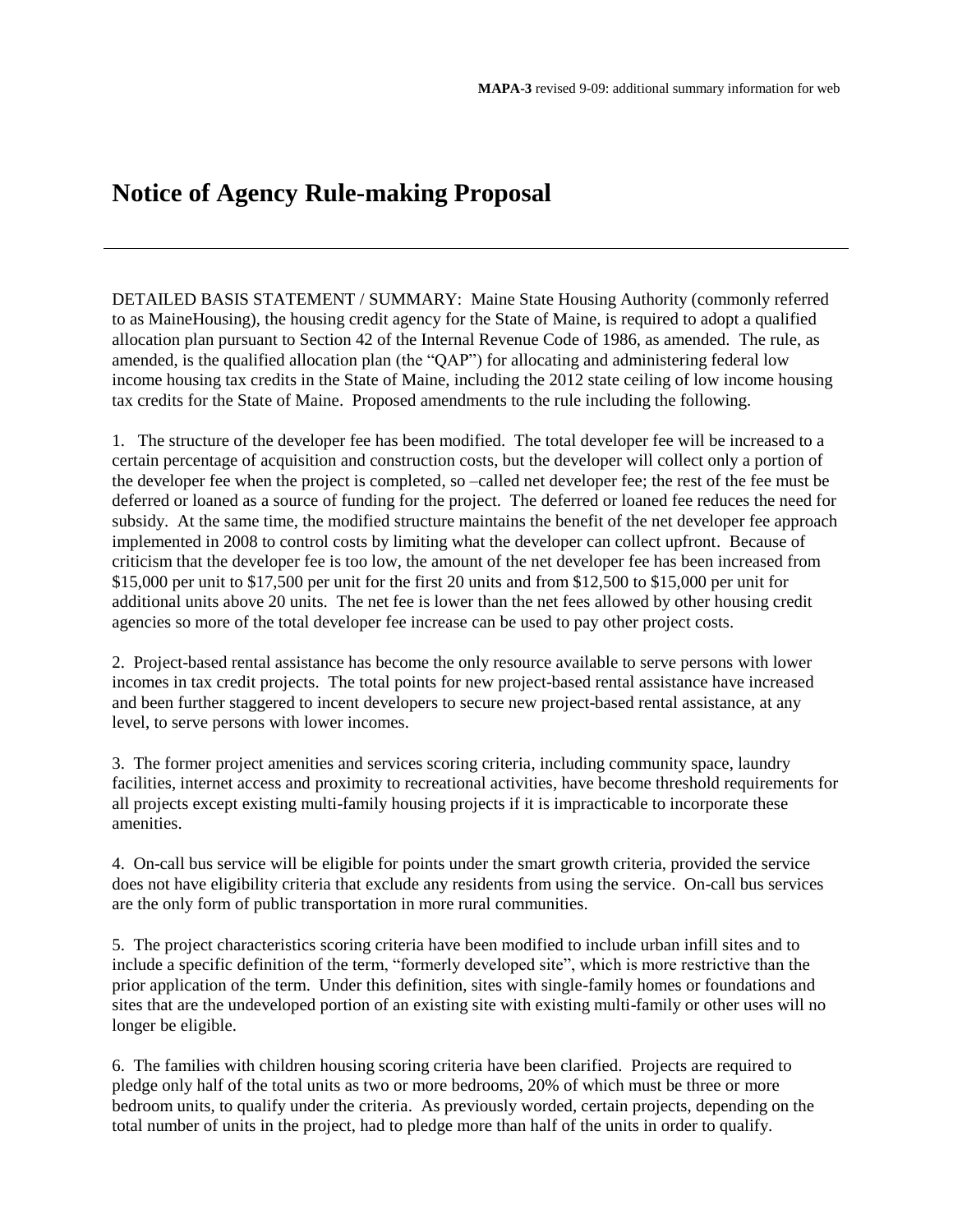7. The land use approval criteria have been clarified. Except for building permits and other permits typically issued during construction, all land use approvals, including municipal and state approvals, if applicable, are required to qualify for the points. Building permits and other similar permits have never been required for land use approval points, but that was not clear in the scoring criteria. Most projects do not require state approvals, but state approvals have been specifically added because a recent project, which is part of a larger subdivision requiring state approvals, did.

8. The service center community scoring criteria have been modified based on the updated housing needs analysis. Since the last qualified allocation plan, internal and external data changes have led to a better estimate of need. For the 2010 estimates, Claritas continued to forecast from the 2000 Census baseline but also relied heavily on US Census Bureau American Community Survey (ACS) data for the time period of 2006 through 2009. As the 2000 Census data gets older and the ACS data continues to improve, relying more heavily on interim ACS data yields better estimates. Also, more accurate information on project based Section 8 units and Section 8 Housing Choice Vouchers (including those not administered by MaineHousing) is available and has been incorporated in this analysis. The result of this improved data is that the number of qualifying households in Maine has decreased by nearly 2,000 from the data used in the last QAP. For the Housing for Homeless Set-aside, need is based on the most recent shelter utilization data; communities with higher shelter bed nights have a greater need for housing for the homeless. Because of increased shelter usage in 2010, Auburn and Augusta are included in the service center communities with the greatest need for housing for the homeless.

9. The amount of the RD Set-aside has increased to assure sufficient credit is available for the highestscoring eligible project.

10. The TCAP Set-aside has been removed because the Tax Credit Assistance Program funding under the American Recovery and Reinvestment Act of 2009 (ARRA) has been exhausted.

11. Some scoring and threshold criteria have been modified to clarify the submission requirements to receive points under criteria, such as requiring accessible units be shown on the plans submitted with the application under the greater accessibility scoring criteria.

12. The existing application requirements have been tightened to make the tax-credit scoring process more efficient and timely. All applications must be on MaineHousing forms and must be complete. If the forms are not used or completed, the application will be rejected. MaineHousing specifically designed its forms, particularly budget and construction forms, to provide the information it needs in a format to most efficiently determine whether the application complies with the requirements of the QAP. Not completing the required forms causes inefficiencies in a process that is already time-consuming, and is unfair to the applicants who complete the forms.

13. Similarly, the carryover allocation process has been tightened. Section 42 of the Code prescribes deadlines for completing carryover allocations. Applicants who do not submit requests for carryover allocations with the requisite information on time or pay the allocation fee on time will risk forfeiting their credit award.

14. MaineHousing's practice in its multifamily funding programs of not accepting or processing applications from individuals and entities that are in default, have had an ownership interest in a project in which a MaineHousing mortgage has been foreclosed, or have been debarred or suspended has been added. The companion subsidy program to the QAP, the Rental Loan Program, includes these provisions. Although it doesn't happen often, applicants can apply for credits under the QAP without applying to the Rental Loan Program, so the provisions have been added to the QAP.

15. The exemption for tax-exempt bond projects from the tax credit application fee and the tax credit allocation fee has been removed. Historically, MaineHousing's bond resolution has subsidized the costs of administering MaineHousing's tax credit program with respect to those projects that receive automatic tax credits generated by the use of tax-exempt bond financing.